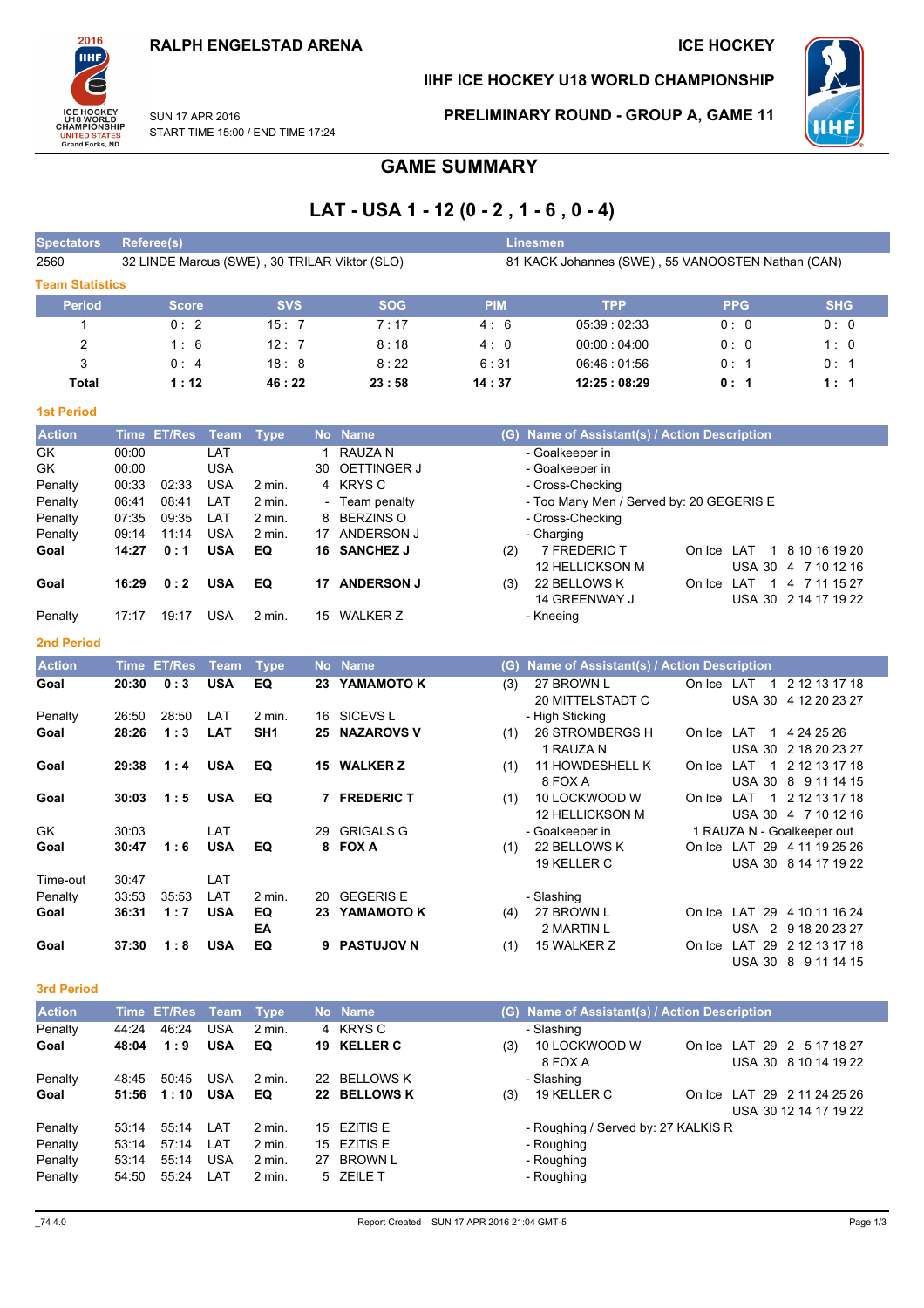### **RALPH ENGELSTAD ARENA**

START TIME 15:00 / END TIME 17:24

SUN 17 APR 2016

### **ICE HOCKEY**



### IIHF ICE HOCKEY U18 WORLD CHAMPIONSHIP



PRELIMINARY ROUND - GROUP A, GAME 11

Action Time ET/Res Team **Type** No Name  $55:24$  1:11 **7 FREDERIC T** Goal **USA**  $PP1$ Penalty  $56.46$   $60.00$ USA  $5 \text{ min}$ 21 McPHFF G Penalty 56:46 60:00 USA 20 min. 21 McPHEE G Goal 58:44 1:12 USA SH<sub>1</sub> 7 FREDERIC T GK  $60.00$ **LAT** GK 60:00 **USA** 

# (G) Name of Assistant(s) / Action Description

| (2) | 14 GREENWAY J                              | On Ice LAT 29 7 17 24 27        |                      |  |  |  |
|-----|--------------------------------------------|---------------------------------|----------------------|--|--|--|
|     | 10 LOCKWOOD W                              |                                 | USA 30 7 10 14 16 25 |  |  |  |
|     | - High Sticking / Served by: 23 YAMAMOTO K |                                 |                      |  |  |  |
|     | - Game Misconduct Penalty                  |                                 |                      |  |  |  |
| (3) |                                            | On Ice LAT 29 8 10 16 19 20     |                      |  |  |  |
|     |                                            |                                 | USA 30 2 7 16 18     |  |  |  |
|     |                                            | 29 GRIGALS G - Goalkeeper out   |                      |  |  |  |
|     |                                            | 30 OETTINGER J - Goalkeeper out |                      |  |  |  |
|     |                                            |                                 |                      |  |  |  |

### **Goalkeeper Records**

Team : LAT - Latvia

| No Name            | <b>SOG</b> | svs' | <b>MIP</b>       |
|--------------------|------------|------|------------------|
| 1 RAUZA Niklavs    | 27         |      | $22 \quad 30.03$ |
| 29 GRIGALS Gustavs | 30         | 23   | 29.57            |

#### **Team: USA - United States**

| No Name           | <b>SOG SVS</b> |    | <b>MIP</b> |
|-------------------|----------------|----|------------|
| 30 OETTINGER Jake | 23             | 22 | 60:00      |
| 29 WOLL Joseph    |                |    |            |

#### **Game Statistics**

| Team : LAT (white) |                            |          |   |          |                |     |              |                |       |          |                |                      |                        |           |
|--------------------|----------------------------|----------|---|----------|----------------|-----|--------------|----------------|-------|----------|----------------|----------------------|------------------------|-----------|
|                    | Head Coach: MILUNS Eriks   |          |   |          |                |     |              |                |       |          |                | <b>Shots on Goal</b> |                        |           |
| <b>No Pos</b>      | <b>Name</b>                | G        | A | P        | <b>PIM</b>     | FO+ | FO-          | $FO+/-$        | FO%   |          | $\overline{2}$ | 3                    | <b>TS</b><br><b>OT</b> | $+/-$     |
| 2 F                | KOMULS Markuss +A          | $\Omega$ | 0 | $\Omega$ | $\Omega$       | 0   | $\mathbf{0}$ | 0              | 0.00  | 0        | $\Omega$       |                      |                        | $-6$      |
| 7 F                | <b>APFELBAUMS Valters</b>  | 0        | 0 | $\Omega$ | 0              |     |              | 0              | 50.00 | 0        | 0              | 0                    | 0                      | $-1$      |
| 12 D               | <b>SVARS Pauls</b>         | 0        | 0 | $\Omega$ | 0              | 0   | $\Omega$     | 0              | 0.00  | 0        | $\Omega$       | $\Omega$             | 0                      | $-4$      |
| 17 F               | <b>KRASTENBERGS Renars</b> | 0        | 0 | $\Omega$ | 0              | 0   |              | $-1$           | 0.00  |          | 2              |                      | 4                      | $-5$      |
| 21 F               | <b>BLUGERS Roberts</b>     | $\Omega$ | 0 | $\Omega$ | $\mathbf 0$    | 0   | $\Omega$     | $\Omega$       | 0.00  |          | 1              | 3                    | 5                      | $\pmb{0}$ |
| 5 D                | ZEILE Tomass +C            | 0        | 0 | 0        | 2              | 0   | 0            | 0              | 0.00  | 0        | 1              | 0                    |                        | -1        |
| 11 F               | <b>EGLE Valters</b>        | 0        | 0 | $\Omega$ | 0              | 0   |              | $-1$           | 0.00  | 0        | 0              | 0                    | 0                      | $-4$      |
| 13 F               | <b>VULKANOVS Vlads</b>     | 0        | 0 | $\Omega$ | 0              | 0   | $\Omega$     | 0              | 0.00  |          | 0              |                      | $\overline{2}$         | $-4$      |
| 18 F               | <b>KLAVINS Erlends</b>     | 0        | 0 | 0        | 0              | 6   | 10           | $-4$           | 37.50 | 2        | $\mathbf{1}$   | 0                    | 3                      | $-5$      |
| 27 D               | <b>KALKIS Roberts</b>      | $\Omega$ | 0 | $\Omega$ | $\Omega$       | 0   | $\Omega$     | 0              | 0.00  | $\Omega$ | 0              | $\Omega$             | $\Omega$               | $-2$      |
| 4 D                | <b>UDRIS Regnars</b>       | 0        | 0 | 0        | 0              | 0   | 0            | 0              | 0.00  | 0        |                | 0                    | 1                      | $-2$      |
| 15 F               | EZITIS Emils +A (BP)       | 0        | 0 | $\Omega$ | 4              | 8   | 6            | $\overline{2}$ | 57.14 |          | 1              | 0                    | $\overline{2}$         | $-1$      |
| 20 F               | <b>GEGERIS Emils</b>       | 0        | 0 | $\Omega$ | $\overline{2}$ | 0   | $\Omega$     | 0              | 0.00  | 0        | 0              | 0                    | $\mathbf 0$            | $-2$      |
| 24 D               | <b>SELICKIS Silvestrs</b>  | $\Omega$ | 0 | $\Omega$ | 0              | 0   | $\Omega$     | 0              | 0.00  | 0        | $\Omega$       | 0                    | $\Omega$               | $-1$      |
| 26 F               | <b>STROMBERGS Haralds</b>  | $\Omega$ |   |          | 0              | 0   | $\Omega$     | 0              | 0.00  | 0        | $\Omega$       |                      | 1                      | $-1$      |
| 8 D                | <b>BERZINS Olafs</b>       | 0        | 0 | 0        | 2              | 0   | 0            | 0              | 0.00  | 0        | 0              |                      | 1                      | $-2$      |
| 10 F               | <b>SMIRNOVS Deniss</b>     | 0        | 0 | $\Omega$ | $\mathbf 0$    | 6   |              | $-1$           | 46.15 | 0        | 0              | $\Omega$             | 0                      | $-3$      |
| 16 F               | <b>SICEVS Lukass</b>       |          | 0 | $\Omega$ | $\overline{2}$ | 0   | $\Omega$     | 0              | 0.00  | 0        | 0              | O                    | 0                      | $-3$      |
| 19<br>D            | <b>SMONS Sandis</b>        | 0        | 0 | 0        | $\mathbf 0$    | 0   | 0            | 0              | 0.00  | 0        | 0              | 0                    | 0                      | $-3$      |
| 25 F               | <b>NAZAROVS Vladislavs</b> |          | 0 |          | 0              | 3   | 8            | $-5$           | 27.27 |          | 1              | 0                    | $\overline{2}$         | $-1$      |
| 1 GK               | <b>RAUZA Niklavs</b>       | 0        |   |          | 0              |     |              |                |       | 0        | 0              | 0                    | 0                      |           |
| GK<br>29           | <b>GRIGALS Gustavs</b>     | 0        | 0 | 0        | 0              |     |              |                |       | 0        | 0              | 0                    | 0                      |           |
| Total              |                            |          | 2 | 3        | 12             | 24  | 34           | $-10$          | 41.38 |          | 8              | 8                    | 23                     |           |

#### Team : USA (blue)

|                 | Head Coach: COLE Danton   |    |          |                |                |       |          |                |       |                |                | <b>Shots on Goal</b> |                        |       |
|-----------------|---------------------------|----|----------|----------------|----------------|-------|----------|----------------|-------|----------------|----------------|----------------------|------------------------|-------|
| <b>No Pos</b>   | <b>Name</b>               | G. | A        | P              | PIM            | $FO+$ | FO-      | $FO+/-$        | FO%   |                | $\mathbf{2}^+$ | 3                    | <b>OT</b><br><b>TS</b> | $+/-$ |
| 8 D             | FOX Adam                  |    | 2        | 3              | $\mathbf{0}$   | 0     | 0        | 0              | 0.00  |                |                | 0                    | 2                      | $+4$  |
| 14 D            | <b>GREENWAY James</b>     |    | 2        | 2              | 0              | 0     |          | 0              | 0.00  |                |                |                      | 3                      | $+6$  |
| 17 F            | <b>ANDERSON Joev</b>      |    | 0        |                | 2              | 0     |          | 0              | 0.00  | $\overline{2}$ | 0              | 0                    | 2                      | $+3$  |
| 19 F            | <b>KELLER Clayton</b>     |    | 2        | 3              | 0              | 10    | 8        | 2              | 55.56 | 2              |                | 2                    | 5                      | $+4$  |
| 22 F            | BELLOWS Kieffer (BP)      |    | 2        | 3              | $\overline{2}$ | 0     |          | 0              | 0.00  | 2              | 4              | 3                    | 9                      | $+4$  |
| 2 D             | MARTIN Luke +A            |    |          |                | 0              | 0     | 0        | 0              | 0.00  | 2              |                | 2                    | 5                      | $+2$  |
| 7 F             | <b>FREDERIC Trent</b>     | 3  |          | 4              | 0              | 5     | 5        | 0              | 50.00 | 2              | 2              | 2                    | 6                      | $+3$  |
| 10 F            | LOCKWOOD William          |    | 3        | 3              | 0              | 3     |          | $\overline{2}$ | 75.00 | 2              | 2              | 0                    | 4                      | $+3$  |
| 16 F            | <b>SANCHEZ James</b>      |    | 0        |                | 0              | 0     |          | -1             | 0.00  | $\overline{2}$ | 0              | 2                    | 4                      | $+3$  |
| 18 D            | LINDGREN Ryan +C          | 0  | $\Omega$ | $\Omega$       | 0              | 0     | $\Omega$ | 0              | 0.00  | 0              | 2              |                      | 3                      | $+1$  |
| 4 D             | KRYS Chad +A              |    | 0        | 0              | 4              | 0     | 0        | 0              | 0.00  | $\Omega$       | 0              |                      | 2                      | $+3$  |
| 12 <sub>D</sub> | <b>HELLICKSON Matthew</b> |    | 2        | $\overline{2}$ | 0              | 0     | $\Omega$ | 0              | 0.00  | $\Omega$       | 0              | $\Omega$             | $\Omega$               | $+4$  |
| 20 F            | MITTELSTADT Casev         | 0  |          |                | $\mathbf{0}$   | 0     | 0        | 0              | 0.00  | 0              | 0              |                      |                        | $+1$  |